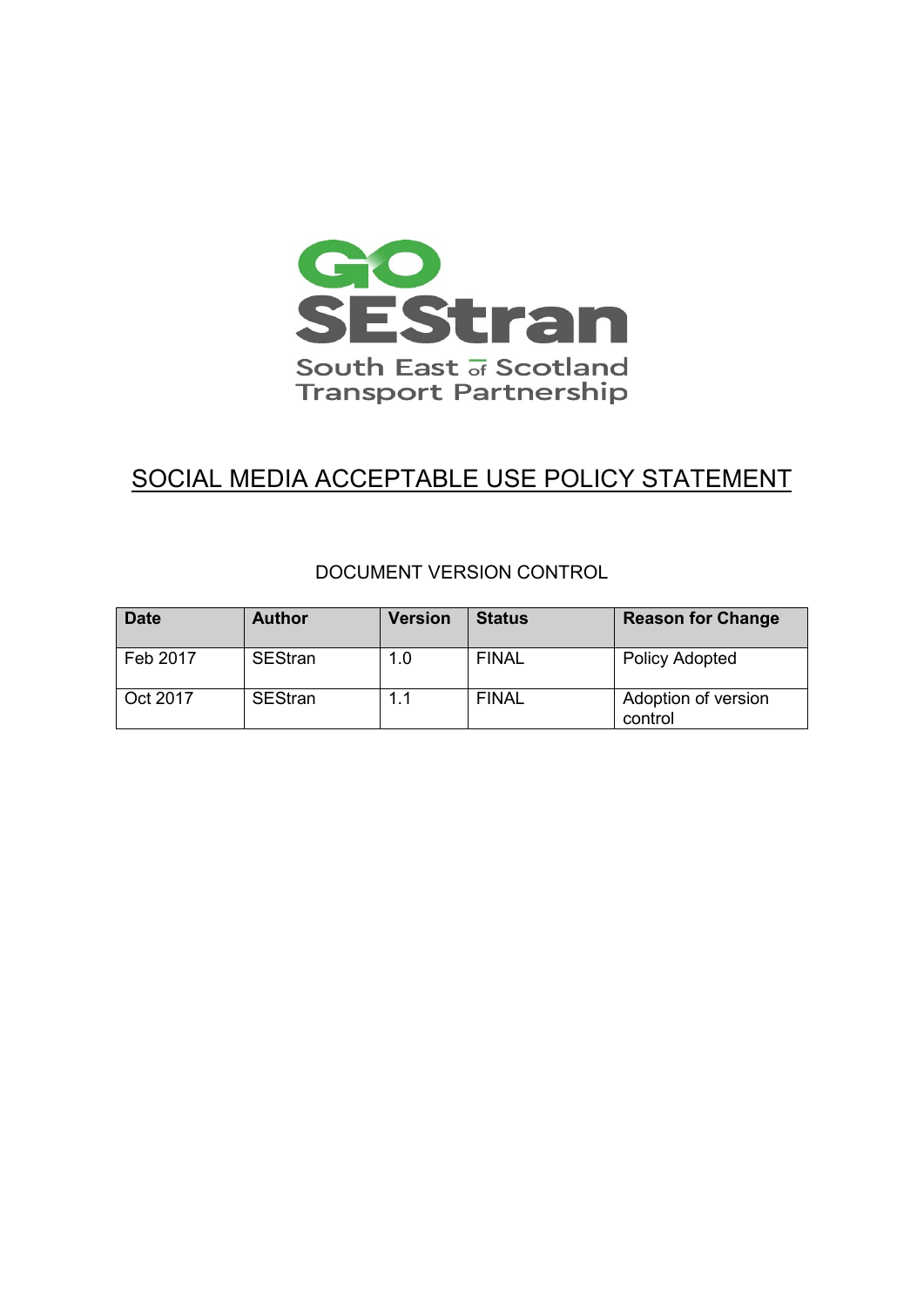## **Social Media Acceptable Use Policy Statement**

### **Our standards for conduct on social media**

SEStran has a small number of social media profiles (Twitter and LinkedIn). Most social networks or sites and microblogs have their own rules and guidelines, which we will always follow. We reserve the right to remove any contributions that break these rules.

Be civil, tasteful and relevant.

Do not post messages that are unlawful, libellous, harassing, defamatory, abusive, threatening, harmful, obscene, profane, sexually oriented or racially offensive.

Do not swear. (Either in full or part obscured by symbols)

Do not post content copied from elsewhere, for which you do not own the copyright.

Do not post the same message, or very similar messages, more than once, also called "spamming".

Do not "troll" any users of a network e.g. posting inflammatory or inappropriate messages or comments on (the internet, especially a message board) for the purpose of upsetting other users and provoking a response.

Do not publicise your, or anyone else's, personal information, such as contact details.

Do not advertise products or services [other than those with a clear connection to the advancement of the Regional Transport Strategy].

Do not impersonate someone else.

#### **Complaints**

If you have a concern about something posted on a page that SEStran is responsible for, you should contact [Reception@sestran.gov.uk](mailto:Reception@sestran.gov.uk)

#### **SEStran approach to connections on social media**

There is no fixed approach on who SEStran will have in its network, but as a guide, the connections may include the profiles of the following

- SEStran Board members commenting on matters of interest
- public, private and voluntary sector partner organisations
- community organisations and campaigning groups
- media and journalists
- any other commentators or opinion formers that SEStran may want to follow.